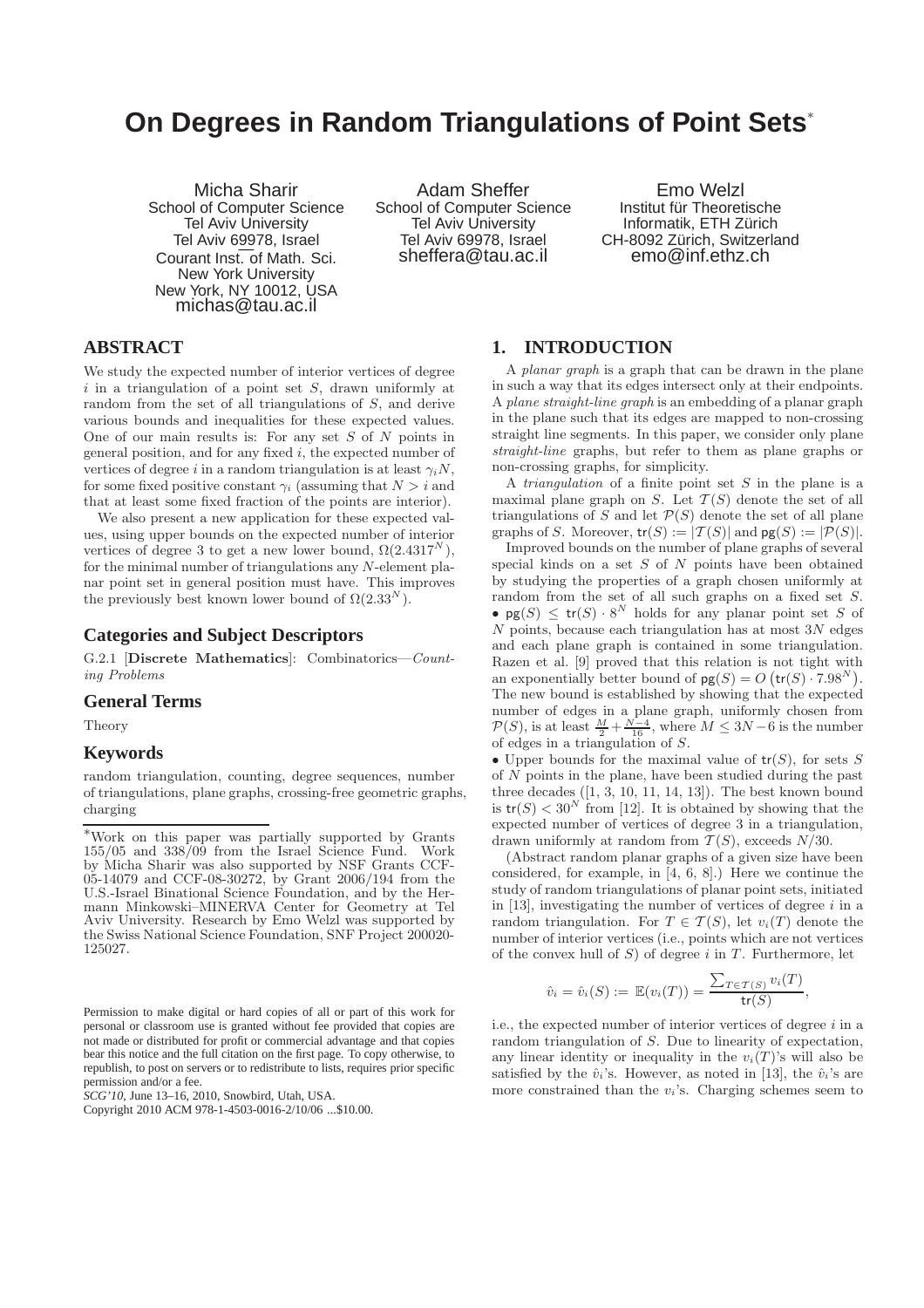provide an efficient way to bound the  $\hat{v}_i$ 's; they are the main tool used throughout this paper. In [12, 13] considerations were restricted to point sets with triangular convex hull. Here we abandon this restriction. For this purpose, we define  $S^o$  as the set of interior points of S, and write  $N = n + h$ , with h the number of hull vertices and  $n := |S^o|$ .

Section 2 establishes the upper bounds  $\hat{v}_3 \leq \frac{2n+h/2}{5}$  and  $\hat{v}_3 \leq n/2$  (for  $N \geq 7$ ), and it is shown how these bounds imply a lower bound of  $\Omega$  (2.4317<sup>N</sup>) on the minimal number of triangulations any set of  $N$  points in general position must have. This improves the previous bound of  $\Omega(2.33^N)$ in Aichholzer et al. [2]. A construction with  $O(3.455^N)$  triangulations is presented by Hurtado and Noy [5], the currently best known upper bound on the minimum number of triangulations. McCabe and Seidel [7] proved that when h is constant, there are  $\Omega(2.63^N)$  triangulations (full proof not yet published). This is sharper than our bound. More specifically, our bound depends on the ratio between  $n$  and N, and attains the minimum when  $n \approx 0.89901N$ . When  $N-n = O(1)$ , as in [7], our bound is  $\Omega(2.5^N)$ , short of their bound.

In Section 3, we derive inequalities relating the  $\hat{v}_i$ 's and we show that the inequalities imply the bound

$$
\hat{v}_4\geq\max\left\{\tfrac{1}{340}\left(n+15-\tfrac{8h}{3}\right),\;\tfrac{1}{1360}\left(n+18-2h\right)\right\};
$$

(this will prove useful in the later sections).

Following the lower bounds on  $\hat{v}_3$  in [12, 13] and on  $\hat{v}_4$ (just stated), we complete the picture in Section 4, where we derive linear lower bounds on  $\hat{v}_i$  for any  $i \geq 5$ . Specifically, we show that for each  $i \geq 5$ ,  $\varepsilon > 0$ , and  $3 \leq h \leq \left(\frac{1}{2} - \varepsilon\right)n$ , there exists a positive constant  $\delta_{i,h}$  such that, for any Nelement point set S with h hull vertices, we have  $\hat{v}_i \geq \delta_{i,h} n$ . That is, a random triangulation of  $S$  is expected to contain many interior vertices (at least a constant fraction of the points) of degree i, for every  $3 \leq i \leq N$ .

We end Section 4 with observations on improved lower bounds on the expected number of low-degree vertices in a random triangulation, which are sharper than the bounds that we can get for individual degrees:  $\max_{x_0} \{ \hat{v}_3, \hat{v}_4, \hat{v}_5, \hat{v}_6 \} \ge \frac{n-h+9}{10}$  and  $\max_{x_0} \{ \hat{v}_4, \hat{v}_5, \dots, \hat{v}_{11} \} \ge \frac{12n-9.5h+45}{180}$ .

# **1.1 Notations**

Vints and bints. As in [12, 13], we consider  $S^{\circ} \times T(S)$  and call each of its elements a vint (vertex in triangulation), i.e. a vint is an instance of a vertex in a specific triangulation. The degree of a vint  $(p, T)$  is the degree (number of neighbors) of  $p$  in  $T$ ; a vint of degree i is called an i-vint. Note that hull vertices do not participate in this definition.

The *link* of a vint  $(p, T)$  is the face obtained by removing  $p$  with incident edges from  $T$ , a star-shaped polygon with respect to  $p$ ; its number of edges equals the degree of  $p$ .

Let  $B$  denote the set of edges of the convex hull of  $S$ . Similarly to the set of vints, we consider  $B \times \mathcal{T}(S)$  and call each of its elements a bint (boundary edge in triangulation).

Catalan numbers.  $C_m := \frac{1}{m+1} {2m \choose m} =$  $\Theta(m^{-3/2}4^m) = \Theta^*(4^m), m \in \mathbb{N}_0, \text{ de-}$ notes the mth *Catalan number*. (In  $O^*($ ),  $\Theta^*$ (), and  $\Omega^*$ (), we neglect polynomial factors.) The number of triangulations of h points in convex position is  $C_{h-2}$ 



Figure 1: Separable edges.

and the number of subtrees of the complete binary tree, that contain exactly k nodes, is  $C_k$  (see [15, section 5.3]), properties useful later in the paper.

**Separable edges.** Let  $w = (p, T)$  be a vint. We call an edge  $e$  incident to  $p$  in  $T$  separable at  $w$  if it can be separated from the other edges incident to  $p$  by a line through  $p$ . Equivalently, the two angles between  $e$  and its clockwise and counterclockwise neighboring edges (around  $p$ ) have to sum up to more than  $\pi$ . We observe the easy following properties.

- (S0) No edge is separable at both vints induced by its endpoints.
- (S1) If w has degree 3, every edge incident to its point is separable at w (recall that points of vints are interior).
- $(S2)$  If w has degree at least 4, at most two incident edges can be separable at  $w$ ; if two edges are separable at  $w$ , they must be consecutive.

External chords. Let  $o$  be a link of a vint. An edge, which is openly disjoint from o but its endpoints are vertices of o, is called an external chord of o (see Figure 2). Observe that a link with  $i$  edges can have at most  $i - 3$  external chords.





"Flips-down-to" relation. For vints  $u = (p_u, T_u)$  and  $v = (p_v, T_v)$ , we define  $u \to v$  if  $p_v = p_u$  and  $T_v$  is obtained by flipping one edge incident to  $p_u$  in  $T_u$ . We see that u and  $v$  are associated with the same point but in different triangulations; u is an  $(i + 1)$ -vint and v an *i*-vint, for some  $i \geq 3$ . We let →<sup>\*</sup> denote the transitive reflexive closure of  $\rightarrow$ . If  $u \rightarrow^* v$ , we say that u can be flipped down to v.

# **2. UPPER BOUNDS FOR**  $\hat{v}_3$

We derive upper bounds on  $\hat{v}_3$ . Upper bounds of this kind translate into lower bounds on the number of triangulations every N-element point set in general position must have.

The following lemma with proof is taken from [13] (with "3" there replaced by " $h$ " here). The main raison d'être of this first lemma is to introduce its proof technique, which we will adapt in two lemmas to obtain the improvements relevant for our lower bounds on the number of triangulations.



Figure 3: The various types of charges of a 3-vint in the proof of Lemma 2.1.

LEMMA 2.1.  $\hat{v}_3 \leq \frac{2n+h}{5}$  holds for every planar point set S in general position with  $|S^o|=n$  and  $|S|=n+h$ .

Proof. We apply a scheme where every 3-vint charges 3 units to vints of larger degrees or to bints. No vint will be charged more than 2 units, no bint more than 1. Hence

$$
3\hat{v}_3 \le h + 2\sum_{j\ge 4} \hat{v}_j = h + 2(n - \hat{v}_3),\tag{1}
$$

which yields the asserted inequality.

Let  $v = (p, T)$  be a 3-vint, and let  $o_v$  denote its link, which is a triangle. For each edge  $e$  of  $o_v$  we do the following, depending on the nature of e; see Figure 3.

(1) e is an edge of the hull. Then we let v charge 1 to bint  $(e, T)$ ; we call this a *boundary-charge*.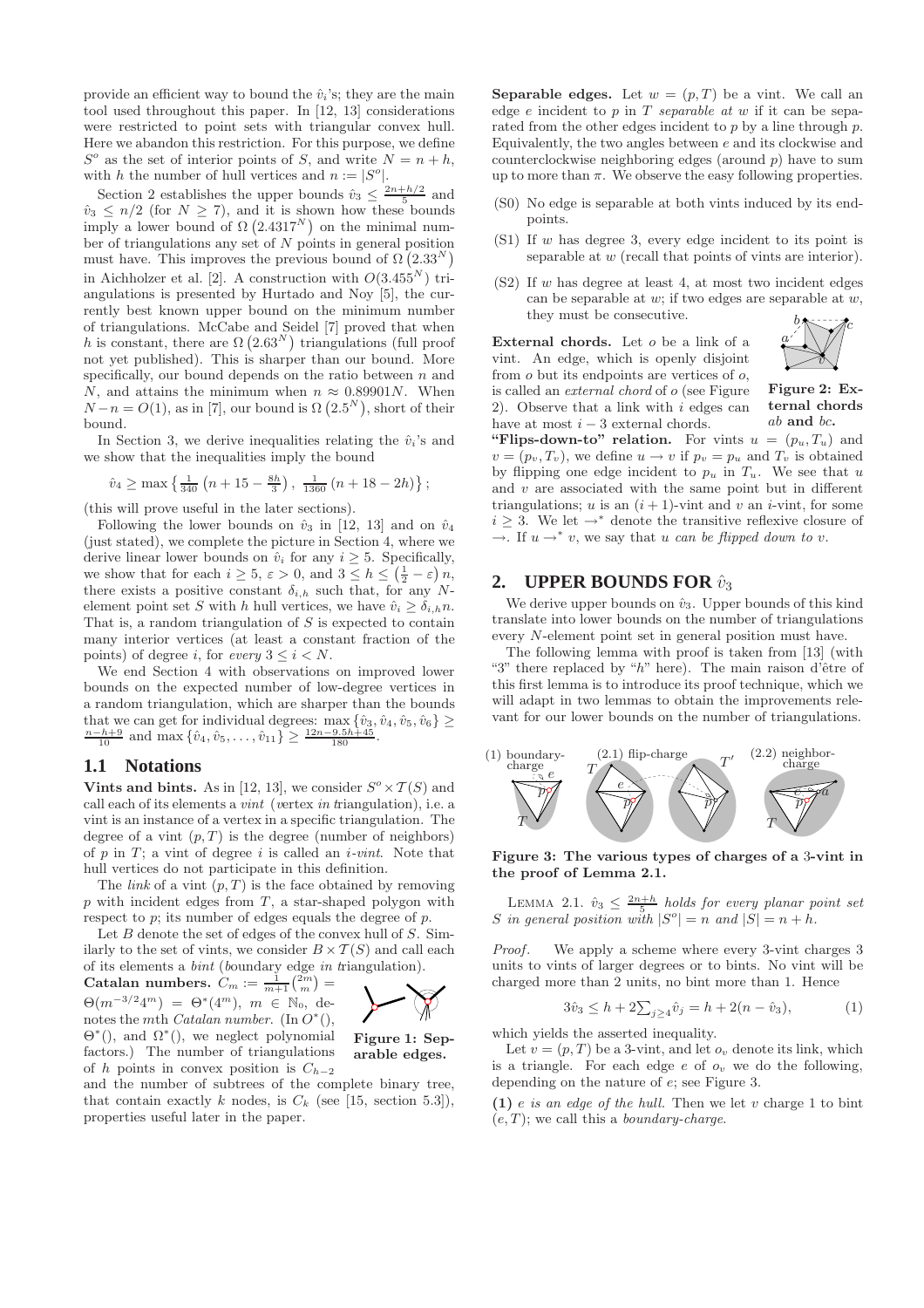

Figure 5: (a) 4-vint  $(p_u, T)$  with non-convex link is charged once by a flip-charge (right) and once by a neighbor-charge (left). (b) Two neighbor-charges to vint  $u$  with one separable edge. (c) Neighborcharges to vint  $u$  with two separable edges.

#### (2) There is a triangle t incident to e on its other side:

 $(2.1)$  t forms with p a convex quadrilateral. We flip e to get a 4-vint (in a different triangulation!) to which  $v$  charges 1; we call this a *flip-charge*.

 $(2.2)$  t forms with p a non-convex quadrilateral. Let a be the endpoint of e that is reflex; a cannot be a hull vertex and it has to be of degree at least 4, since interior vertices of degree 3 are never adjacent. Here  $v$  charges 1 to vint  $(a, T)$ ; we call this a *neighbor-charge*. (*e* must be separable at  $(a, T)$ .)

The fact that no bint is charged more than once is obvious, so we turn to show that no vint u can be charged more than twice. Consider first the case of a 4-vint  $u = (p_u, T_u)$ . Let  $o_u$  denote the quadrangular link of  $p_u$ . We note that at most two edges incident to  $p_u$  are flippable: One out of each pair of opposite edges is separable at  $u$  (regardless of whether the link of  $v$  is convex or not), and thus



Figure 4: A 4 vint with two flippable incident edges.

unflippable; see Figure 4. We distinguish between the following two cases:

(a)  $o_u$  is a convex quadrilateral, as depicted in Figure 4. In this case,  $u$  receives exactly two flip-charges. Moreover,  $u$ cannot be charged as a neighbor, since no vertex of  $o_u$  can be interior and of degree 3.

(b)  $o_u$  has a reflex vertex, as depicted in Figure 5(a). Here  $u$  receives exactly one flip-charge. This obvious fact is a special case of a more general analysis, given in Lemma 3.2. Moreover, u can be charged at most once as a neighbor. Indeed, if  $q$  is a vertex of  $o_u$  of degree 3, then it must be a reflex vertex of  $o_u$  and there can be at most one such vertex.  $(q, T_u)$  cannot charge u twice through two edges of the link of  $(q, T_u)$ , for then these two edges have to be separable at  $p$ , but they are not consecutive around  $p$ ; cf.  $(S2)$ .

Consider next the case where  $u = (p_u, T_u)$  is a vint of degree at least 5. Each flip-charge is to a 4-vint and therefore u receives neighbor-charges only. Neighbor charges are made within the *same* triangulation and claim that in this case  $p_u$ can be a neighbor of at most two points of degree 3 that charge it as a neighbor (as just noted, no point can charge  $u$ ) twice in this manner). Recall the ingredients necessary for such a neighbor-charge to be made to  $u$ : (i) an edge  $e$  that is separable at u, and (ii) a neighbor a of  $p_u$  that has degree 3 so that the edges e and  $p_u a$  are consecutive around  $p_u$ . Clearly, if there is only one edge separable at  $u$  then there are at most two such constellations; see Figure 5(b). If there are two separable edges at  $u$ , then they have to be consecutive around  $p_u$ , cf. (S2). This rules out the possibility that any of these two edges is involved in more than one neighborcharge, since an edge cannot be both separable at  $p_u$  and connect to an interior point of degree  $3$  (Figure  $5(c)$ ). 回

With slight changes to the charging scheme, the two following lemmas improve the result of Lemma 2.1.

LEMMA 2.2.  $\hat{v}_3 \leq \frac{n}{2}$  holds for every point set S in general position with  $|S^o| = n$  and  $|S| \ge 7$ .

Proof. A refined version of Inequality (1) in the proof of Lemma 2.1 is  $3\hat{v}_3 \leq h_c + 2(n-\hat{v}_3)$ , where  $h_c$  is the expected number of charged bints in a uniformly chosen triangulation. We now change the charging scheme so that we can show  $h_c \leq \hat{v}_3$ ; combining this bound with the inequality implies the assertion of the lemma.

We change the charging scheme as follows. For each 3 vint that charges two bints, we move the charge from one of these bints to a vint of degree at least 5, such that the overall number of charges made to a vint is at most two.

First, consider a point  $p$  such that any triangle (spanned by  $S$ ) that contains only  $p$  in its interior, is incident to at most one boundary edge. Such a case is depicted in Figure  $6(a)$ , where p has to be above the dotted edges. Equivalently, the condition says that, for each triangle  $t$ , two of whose edges are consecutive edges of the hull, either  $p$  lies outside this triangle  $t$  or it lies in  $t$  with at least one additional interior point. In this case, each 3-vint with  $p$  as a vertex charges at most one bint; thus we leave the charges made by p as in the preceding scheme.



Figure 6: (a) No triangle incident to two boundary edges contains  $p$  in its interior. (b) Only the shaded triangle  $t$  is incident to two boundary edges and contains  $p$  in its interior. (c) bc and cd are flippable. (d) The link of the 5-vint of  $p$  is not convex.

Next, assume that there is a single triangle  $t$  that is incident to two boundary edges and contains only  $p$  in its interior, as depicted in Figure 6(b). We notice that the 3 vints of  $p$  which charge two bints are exactly those for which the link of p is t. Consider such a 3-vint  $v = (p, T)$ , and denote the vertices of the link of  $v$  as  $a, b$ , and  $c$ , such that ab and ac are boundary edges (as depicted in Figure  $6(c)$ ). It is easily checked that the edge bc must be flippable; let us denote the third vertex of the other triangle incident to bc as d. Moreover, we notice that, after flipping bc, at least one of the edges bd and cd is flippable. Without loss of generality, we assume that  $cd$  is flippable (after flipping  $bc$ ), and denote the third vertex of the other triangle incident to  $cd$  as  $e$  (as depicted in Figure  $6(c)$ ).

Consider the pentagon abdec, which is the link of a 5 vint of  $p$  (in a different triangulation). First, assume that this is a convex pentagon, as depicted in Figure  $6(c)$ . In triangulations where the pentagon is the link of a 5-vint of p, it cannot contain any 3-vints on its boundary (recall that a vint can use only interior vertices, so we are claiming that neither d nor e can be a 3-vint in such a triangulation), and thus the 5-vint is not charged at all in the charging scheme of Lemma 2.1. We move the charge from one of the bints of  $v$  to this 5-vint. There are two 3-vints which can charge the 5-vint in this new manner— $v$  and the symmetric 3-vint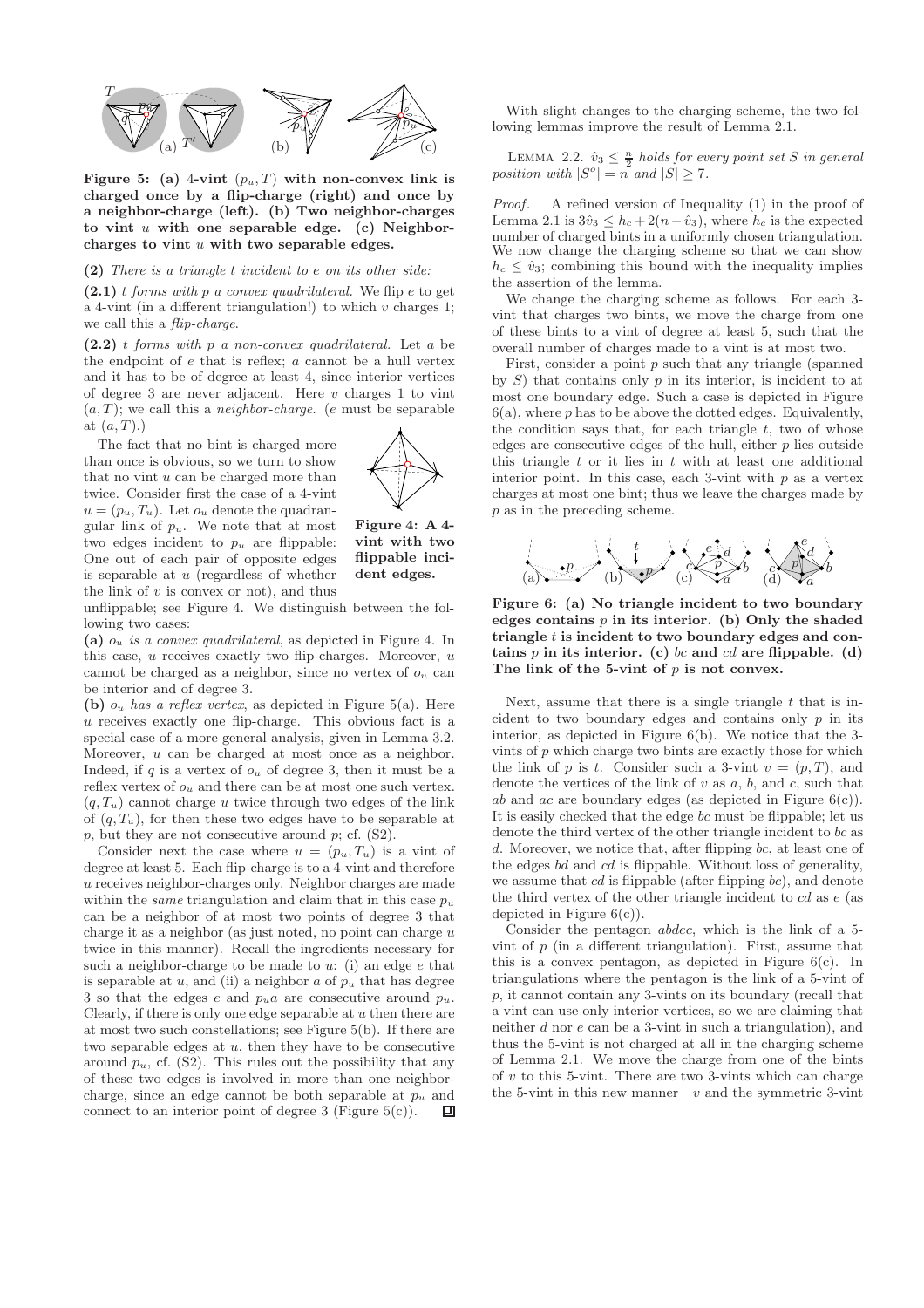of  $p$ , with the same link and with the edge be replacing  $cd$ . Therefore, the 5-vint gets charged exactly twice overall.

Assume next that the pentagon is not convex, which implies that e cannot "see" b from within the pentagon, and perhaps also a (notice that e cannot "hide" from a behind  $c$ , since  $c$  is a hull vertex). In such a case,  $v$  is the only 3-vint that will charge the 5-vint in the new manner (since the quadrilateral *bced*—the complement of the link of  $v$  inside the pentagon—has a single triangulation). Moreover, there may be a 3-vint of  $d$  adjacent to the 5-vint, which may charge the 5-vint (only once) by a neighbor-charge, as depicted in Figure 6(d), where the link of the 5-vint is shaded. No other 3-vint can charge the 5-vint by a neighbor-charge, which implies that the 5-vint is charged, in the modified scheme, at most twice.

Finally, assume that there are two distinct triangles, each incident to two boundary edges and containing only  $p$ , as depicted in Figure 7(a) (notice that there cannot exist more than two such triangles). Let us denote the vertices of these triangles as  $a, b, c$ , and  $d$ , appearing in this order along the convex hull, so the two triangles are ∆abc and ∆bcd, and the non-boundary edges are ac and bd (as depicted in Figure 7(a)). Consider a 3-vint  $v = (p, T)$  with  $\Delta abc$  as its link (the case where the link is  $\Delta bcd$  is handled symmetrically).  $v$  can be analyzed as before, flipping edges to turn it into a 5-vint and charging this 5-vint, except for the case where the resulting pentagon contains the quadrilateral abcd (as depicted in Figure 7(b)). In such a case, the pentagon must be convex, and four 3-vints of  $p$  that charge two bints have their links contained in the pentagon—two with  $\Delta abc$  as the link of p and two with  $\Delta bcd$  as the link, and they all charge the 5-vint.

We thus need to find additional "victims" to distribute charges to. To this end, we denote the fifth vertex of this convex pentagon as e, as depicted in Figure 7(b), and note that, after flipping ac and ad, at least one of the edges ae and de is flippable (since  $|S| \ge 7$ ). Without loss of generality, we assume that ae is flippable (after flipping ac and ad), and denote the third vertex of the other triangle incident to ae as  $f$ .



Figure 7: (a) Two triangles that are incident to two boundary edges and contain  $p$  only in their interiors. (b) ad and ae are flippable; the resulting hexagon is convex. (c) 6-vint with non-convex link.

Consider the hexagon abcdef, which is the link of a 6-vint of  $p$  (in an appropriate triangulation). First, assume that this is a convex hexagon, as depicted in Figure 7(b). Such a hexagon contains the links of ten 3-vints of  $p$  that charge two bints (five with  $\Delta abc$  as their link and five with  $\Delta bcd$  as their link; the number 5 is  $C_3$ , the number of triangulations of the pentagon completing the link of the 3-vint into the hexagon). Moreover, in triangulations where such a hexagon is the link of a 6-vint of  $p$ , it cannot contain any 3-vints on its boundary, and thus the 6-vint is not charged at all in the charging scheme of Lemma 2.1. This also applies to the four convex 5-vints obtained by removing either  $a, d$ , e, or f from the hexagon. (Note that the link of each of

the "truncated" 5-vints contains at least one of the triangles  $\Delta abc$ ,  $\Delta bcd$ , and that p lies in both of these triangles, so the link of each of these 5-vints does indeed contain  $p$  in its interior, as it should.) Therefore, we have five vints which are not charged at all. We can therefore shift ten boundary charges from the above ten 3-vints to those five vints, so each of those latter vints is charged exactly twice.

Assume next that the hexagon is not convex, which implies that  $f$  cannot "see"  $d$  within the hexagon and perhaps also  $c$ , as depicted in Figure  $7(c)$ , where the link of the 6-vint is shaded. In such a case, the link of the hexagon contains the links of at most six 3-vints of  $p$  that charge two bints (three with  $\Delta abc$  as their link and three with  $\Delta bcd$  as their link; here 3 is the maximum number of triangulations of the non-convex pentagon completing the link of the 3-vint into the hexagon). There may be a 3-vint of e adjacent to the 6-vint, as depicted in Figure 7(c). However, since both  $fp$ and  $dp$  are flippable, the 6-vint is not charged at all by the old scheme. A similar analysis also applies to the 5-vints obtained by removing either  $a$  or  $d$  from the 6-vint. (Again, the links of these 5-vints do indeed contain  $p$ .) The 5-vint obtained by removing  $f$  also does not get charged, since its link is a convex pentagon. Therefore, we can shift one boundary charge from each of the (at most) six 3-vints to one of the four larger vints, with enough room to conclude that each of these latter vints gets charged at most twice.

We have thus established the bound  $h_c \leq \hat{v}_3$ , and this completes the proof of the lemma. 凹

LEMMA 2.3.  $\hat{v}_3 \leq \frac{2n+h/2}{5}$  holds for every point set S in general position with  $|S^{\circ}| = n$  and  $|S| = n + h \geq 6$ .

*Proof.* We use the same inequality  $3\hat{v}_3 \leq h_c + 2(n - \hat{v}_3)$  as in the preceding proof,  $h_c$  is the expected number of charged bints in a uniformly chosen triangulation. Again we modify the charging scheme, now in order to ensure  $h_c \leq h/2$ ; combining this bound with the above inequality implies the assertion of the lemma. This bound is achieved by decomposing the collection of all bints into sets of at most nine bints each, such that the total charge in each set is at most half its size. The sets are not necessarily disjoint, but only charged bints can appear in more than one set, which is only to our advantage in establishing the bound  $h_c \leq h/2$ .

A bint  $\beta$  gets charged if and only if the third vertex of the triangle incident to  $\beta$  is a 3-vint. Consider such a bint  $\beta =$  $(b, T)$  that is charged by a 3-vint  $v = (p, T)$ , as depicted in Figure 8(a) (where b is the edge  $ac$ ). Following the notations in the figure, we notice that at least one of the edges ad and cd must be flippable, and assume, without loss of generality, that  $cd$  is flippable (as depicted in the figure). Let  $T'$  denote the triangulation obtained by flipping  $cd$  in  $T$ . Notice that the bint  $\beta' = (b, T')$  is not charged, since it is adjacent to the 4-vint  $v' = (p, T')$  (depicted in Figure 8(b)). If v' cannot flip-down to another 3-vint with a link that contains  $b$ , we create the set  $\{\beta, \beta'\}$ , which has two elements, only one of which is charged.

Suppose that  $v'$  can flip down to another 3-vint with a link containing  $b$ , as in Figure  $8(c)$  (note here that the link of  $v'$ , the quadrilateral *aced*, has to be convex and  $p$  has to lie below its diagonals). Since the link of  $v'$  is convex and contains a boundary edge, one of its edges must be flippable. Let us denote one of the 5-vints obtained by flipping such an edge as  $v'' = (p, T'')$  and let f be the vertex that is in the link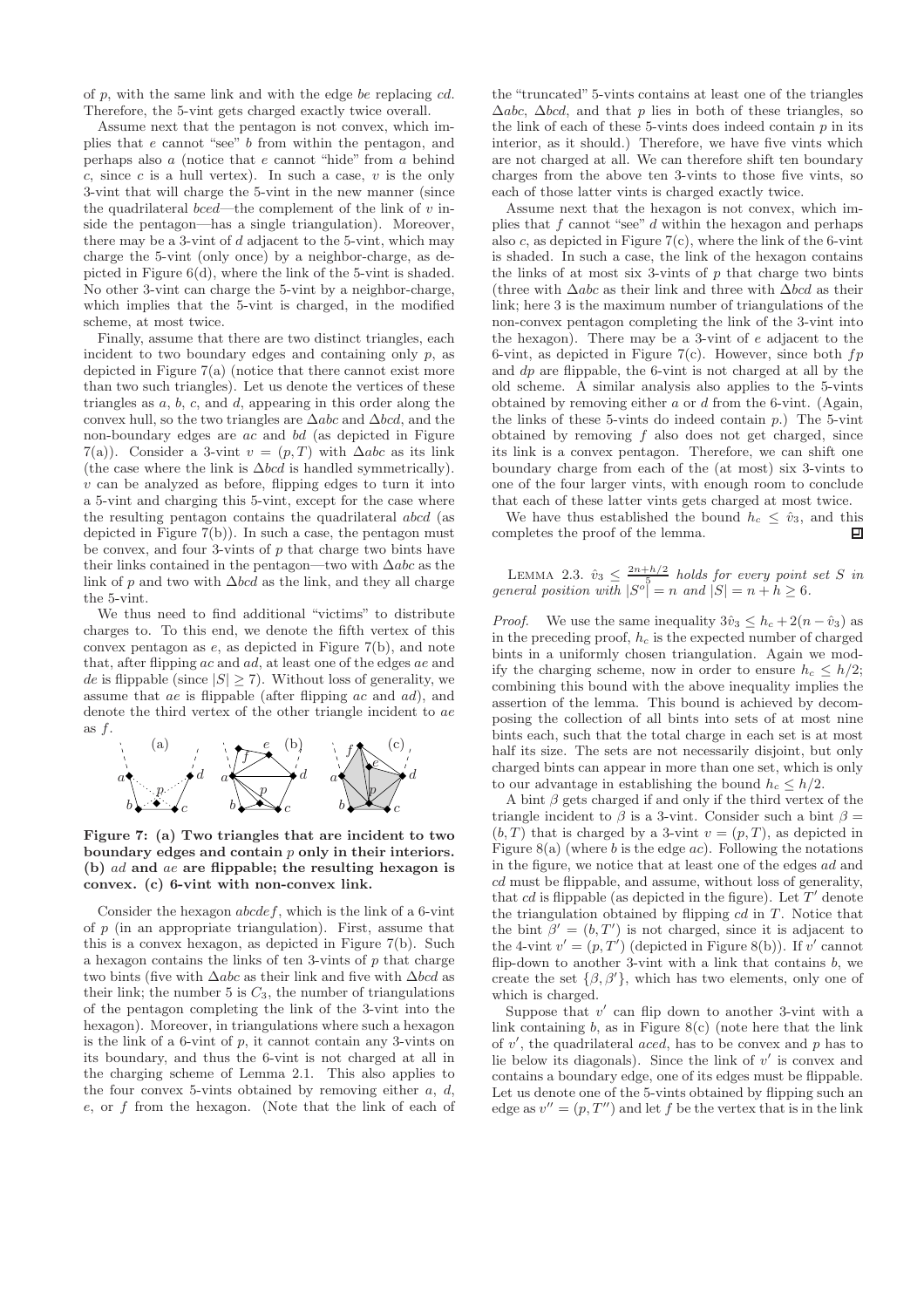

Figure 8: (a) The link of the 3-vint has at least one flippable edge. (b) A 4-vint that flips down to  $v$ . (c) A link of a 4-vint that flips down to two 3-vints that charge  $\beta$ . (d) A 5-vint with a non-convex link.

of  $v''$  but not in the link of  $v'$ . First, assume that the link of  $v''$  is a convex pentagon, as depicted in Figure 8(c), where we flip de in  $T'$  to get  $v''$ . The link of  $v''$  contains the links of five 3-vints (there are five ways to triangulate a convex pentagon and to insert  $p$  as a 3-vint into it) and three 4-vints of p (by removing either d, e, or f from the pentagon note that any of these removals keeps  $p$  inside the resulting quadrilateral) that are adjacent to the edge b. Since the link of  $v''$  is convex, it is not charged at all in the original scheme, and thus we can charge it twice. Notice that ad and bc might be boundary edges, so they could induce bints that also get charged by some 3-vints of p. Nevertheless, the assumption on the location of  $p$  (depicted in Figure 8(c)) implies that, even if there is a 3-vint of  $p$  which charges bints of  $ad$  or  $ce$ , the respective 4-vints cannot flip down to another 3-vint of p that charges the same edge, which implies that such bints belong to the previous case. Therefore, there is a unique case where  $v''$  gets charged. In conclusion, we have a set of nine bints, all involving edge b (five adjacent to 3-vints, three to 4-vints, and one to a 5-vint), with a total modified charge of  $5 - 2 = 3 < 9/2$  (only 3-vints charge b in the original scheme).

Finally, assume that the link of  $v''$  is not convex. This implies that, in the link of  $v''$ ,  $f$  cannot see either one or two of the other vertices. Figure 8(d) depicts such a case, where f is adjacent to ad and only  $e$  is invisible from  $f$  (the following analysis does not refer specifically to this example, though). Let  $x$  denote the number of 3-vints of  $p$  that are adjacent to b and have their link contained in the link of  $v''$ . Notice that  $x \leq 3$ , since there are at most three ways to triangulate the non-convex 5-gon and then insert  $p$  as the 3-vint. We can always obtain a 4-vint of  $p$  that is adjacent to  $b$  by removing  $f$  from the 5-vint, and an additional 4vint by removing either  $d$  or  $e$  (or both, depending on the position of f). Therefore, we have a set of at least  $x + 3$ bints, all involving the edge  $b(x)$  bints adjacent to 3-vints, one adjacent to a 5-vint, and at least two adjacent to 4 vints), with  $x \leq \frac{x+3}{2}$  of them charged.

We have shown 
$$
h_c \leq h/2
$$
 as claimed

回

Let  $tr^-(n, h)$  denote the minimal number of triangulations for point sets with  $n$  interior points and  $h$  boundary points and set  $\mathsf{tr}^-(N) := \min_{n+h=N} \mathsf{tr}^-(n,h)$ . We now employ the upper bounds for  $\hat{v}_3$  for a lower bound for  $tr^-(N)$ . The following is a generalization of  $[13, \text{Lemma } 2.1(i)]$ .

LEMMA 2.4. For  $n \geq 1$ , let  $\delta_{n,h} > 0$  be a real number, such that  $\hat{v}_3 \leq \delta_{n,h} n$  holds for any set of n interior points and h boundary points in general position. Then,

$$
tr^-(n, h) \geq \frac{1}{\delta_{n,h}} tr^-(n-1, h)
$$
.

*Proof.* Let S be a set that minimizes  $tr(S)$  among all sets with  $n$  interior points and  $h$  boundary points in general position. As easily seen and argued for [13, Lemma 2.1(ii)], we have

$$
\hat{v}_3 \cdot \operatorname{tr}(S) = \sum_{T \in \mathcal{T}(S)} v_3(T) = \sum_{q \in S^o} \mathcal{T}(S \setminus \{q\}).
$$

The leftmost expression equals  $\hat{v}_3 \cdot \text{tr}^-(n, h)$ , the rightmost one is at least  $n \cdot tr^-(n-1,h)$ . Hence, with  $\hat{v}_3 \leq \delta_{n,h} n$ ,

$$
\mathsf{tr}^-(n,h) \ge \frac{n}{\hat{v}_3} \cdot \mathsf{tr}^-\big((n-1,h) \ge \frac{1}{\delta_{n,h}} \cdot \mathsf{tr}^-(n-1,h). \qquad \Box
$$

THEOREM 2.5. 
$$
\text{tr}^{-}(N) = \Omega \left(2.4317^{N}\right).
$$

*Proof.* We know  $\mathsf{tr}^-(0,h) = C_{h-2} = \Theta^*(4^h)$ . Moreover, combining the results of Lemmas 2.2, 2.3, and 2.4 yields

$$
\operatorname{tr}^-(n,h) \ge 2 \cdot \operatorname{tr}^-(n-1,h) \quad \text{and} \tag{2}
$$

$$
\operatorname{tr}^{-}(n,h) \ge \frac{5n}{2n+h/2} \cdot \operatorname{tr}^{-}(n-1,h) = \frac{10n}{3n+h} \cdot \operatorname{tr}^{-}(n-1,h)
$$
 (3)

for  $n \geq 1$  and  $N \geq 7$ . (3) is stronger iff  $n > N/2$ , and therefore, for any point set S with  $n \leq N/2$  and  $N \geq 7$ ,

$$
\text{tr}(S) \ge 2^n \cdot \text{tr}^-(0, N - n) = \Omega^* \left( 2^{2N - n} \right) = \Omega^* \left( 2^{3N/2} \right) \tag{4}
$$

with  $2^{3/2} = 2.828...$  Next, assume that  $n > N/2$ , so (3) is the stronger inequality. Let  $x$  be the maximal number of interior points we can remove before (2) becomes the stronger; x is the maximal with  $\frac{10(n-x)}{(N-x)+3(n-x)} \geq 2$ , that is,  $x = 2n-N$ . Using the above, we derive the bound (assuming that  $N+3n$ is divisible by 4, which, if true initially, remains true as we remove interior points)

$$
\begin{split} \mathsf{tr}^-(N) &\geq \frac{10n}{N+3n} \cdot \frac{10(n-1)}{N+3n-4} \cdots \frac{10(n-x+1)}{N+3n-4(x+1)} \cdot 2^{n-x} \cdot \Theta^*\left(4^{N-n}\right) \\ &= \frac{10^x \cdot n!}{(n-x)!} \cdot \frac{((N+3n)/4-x)!}{4^x \cdot ((N+3n)/4)!} \cdot 2^{n-x} \cdot \Theta^*\left(4^{N-n}\right). \end{split}
$$

In order to simplify this bound, we use Stirling's approximation. Since we are only interested in the exponential part of the bound, we can simply replace m! by  $(m/e)^m$ . Therefore,  $tr^{-}(N)$  is lower bounded by

$$
\Omega^*\left(2^{2N-n-2x}\cdot 5^x\cdot \frac{n^n}{e^n}\cdot \frac{e^{n-x}}{(n-x)^{n-x}}\right.\\\left. \cdot \frac{((N+3n)/4-x)^{(N+3n)/4-x}}{e^{(N+3n)/4-x}}\cdot \frac{e^{(N+3n)/4}}{((N+3n)/4)^{(N+3n)/4}}\right),
$$

and after some cleanup, we get a lower bound of

$$
\Omega^* \left( 2^{2N-n} \cdot 5^x \cdot \frac{n^n}{(n-x)^{n-x}} \cdot \frac{(N+3n-4x)^{(N+3n)/4-x}}{(N+3n)^{(N+3n)/4}} \right).
$$

After replacing x with  $2n - N$ , substituting  $n = tN$ , 0.5 <  $t < 1$ , and performing some additional cleanup, we get

$$
\operatorname{tr}^{-}(N) = \Omega^{*} \left( 2^{2N-n} \cdot 5^{(3n+N)/4} \cdot n^{n} \cdot \frac{(N-n)^{(N-n)/4}}{(N+3n)^{(N+3n)/4}} \right)
$$

$$
= \Omega^{*} \left( \left( 2^{2-t} \cdot 5^{(3t+1)/4} \cdot t^{t} \cdot \frac{(1-t)^{(1-t)/4}}{(1+3t)^{(1+3t)/4}} \right)^{N} \right). \quad (5)
$$

Finding the  $t$  minimizing this expression (for given  $N$ ) can be done either numerically or through differentiation. The latter approach produces the quartic equation  $t^4 - 288t^2 128t - 16 = 0$ , whose solution is  $t \approx 0.89901$ , which implies a minimum of  $\Omega$  (2.4317<sup>N</sup>). We have thus shown that for every  $n + h = N$ , we have  $\mathsf{tr}^-(N) = \Omega \left( 2.4317^N \right)$ . 回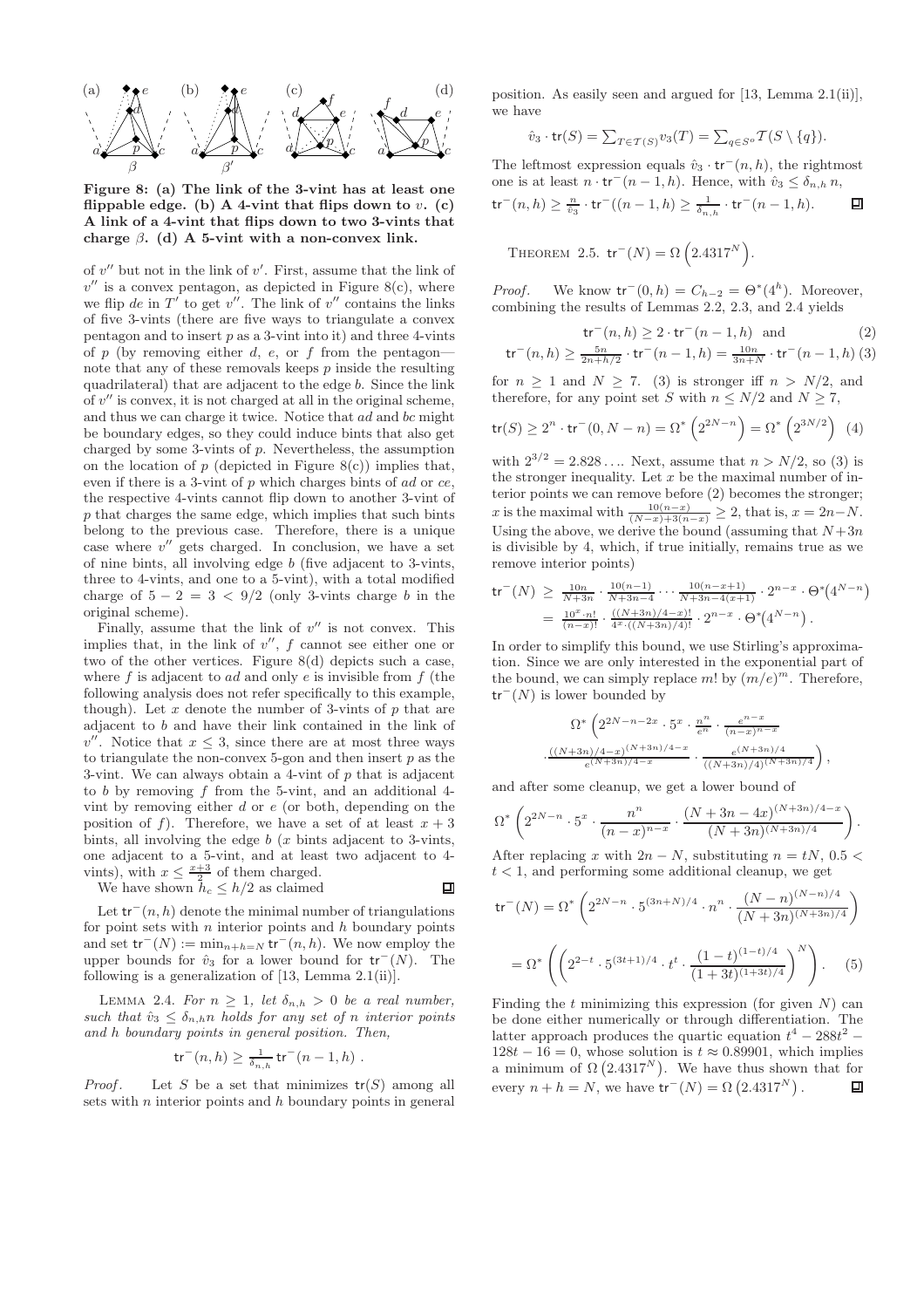**Remark.** The analysis provides lower bounds on  $\mathsf{tr}^-(n, h)$ , for any  $n$  and  $h$ . Collecting the bounds in (4) and (5), with  $t = N/n$ ,  $0 \le t < 1$ , we have lower bounds on  $tr^-(n, h)$  of

$$
\begin{array}{l} \Omega^*\left(\left(2^{2-t}\right)^N\right) \qquad \qquad 0\leq t\leq 0.5 \\ \Omega^*\left(\left(2^{2-t}\cdot 5^{(3t+1)/4}\cdot t^t\cdot \frac{(1-t)^{(1-t)/4}}{(1+3t)^{(1+3t)/4}}\right)^N\right) \quad 0.5
$$

The base in the bound starts at 4 for  $t = 0$  and ends at the limit 2.5 for  $n = N - 3$  (where t is almost 1). This latter value is still not as large as the base of 2.63 in [7].

# **3. RELATING THE**  $\hat{v}_i$ **'S**

We derive inequalities among the  $\hat{v}_i$ 's which we then manipulate for a lower bound on  $\hat{v}_4$ . These facts are required for the proof of Theorem 4.1 in Section 4, which yields linear lower bounds for all  $\hat{v}_i$ 's,  $i \geq 4$ . We first recall the notion of a flip-tree studied in [12, 13] (and implicitly in [10]).



Figure 9: (a) A 5- and a 6-vint that can be flipped down to the same 4-vint. (b) The shaded area is dual to the flip tree of the 3-vint  $v$ . (c) The flip-tree itself (solid edges only).

The flip-tree of a vint. How do we find the vints that flip down to a given *i*-vint  $v = (p_v, T_v)$ ? Clearly, there is v itself. Consider a flippable edge  $e$  (in  $T_v$ ) that is not incident to  $p_v$  but is part of the boundary of its link. Flipping  $e$ yields an  $(i + 1)$ -vint  $u = (p_v, T_u)$  that can be flipped down to  $v$  (by reversing the preceding flip). Similarly, if in the triangulation  $T_u$  there is a flippable edge that is not incident to  $p_v$  but is part of its link, then we can flip this edge to get an  $(i + 2)$ -vint that can be flipped down to v, and so on. Figure 9(a) depicts a 4-vint v, that, by flipping ab to  $cv$ , turns into a 5-vint that can be flipped down to  $v$  (and which, by flipping  $ac$  to  $dv$ , turns into a 6-vint that can also be flipped down to  $v$ ).

In order to represent this structure, we associate with an *i*-vint  $v = (p_v, T_v)$  a *flip-tree*  $\tau(v)$ , defined as follows. The root of the tree is labeled by the pair  $(o_v, N_v)$ , where  $o_v$ is the link of  $v$  (an  $i$ -gon) and  $N_v$  is the set of vertices of  $o_v$  (the neighbors of  $p_v$  in  $T_v$ ). Any other node of the tree is associated with a pair  $(t, q)$ , where t is a face of  $T_v$  and  $q$  is a vertex of that face, which does not belong to the union of the faces labeling the ancestors of the present node (note, though, that  $o_v$  from the root is not a face of  $T_v$ —it is the union of the i faces incident to  $p_v$ ). The associated faces represent a duality between the flip-tree and part of the triangulation  $T_v$  (which will be explained momentarily). While defining the structure of the flip-tree in the following paragraphs, we refer to an example depicted in Figures 9(b) and  $9(c)$ . These figures depict a 3-vint v and its flip-tree, and the nodes of this flip-tree are labeled only by their vertex (and not by their triangle).

(i) Every edge  $e$  of  $o_v$  gives rise to a child if it can be flipped in  $T_v$ . If so, this child is labeled by the triangle

incident to  $e$  that is not incident to  $p_v$ , and by the vertex of this triangle which is not incident to e. Therefore, the root has at most i children. In our example, the root has two children— $(\Delta bcd, d)$  (since bc is flippable) and  $(\Delta abh, h)$ (since ab is flippable). In what follows, as in Figure 9, we will often suppress the triangle t in the label  $(t, q)$  of a node of the flip-tree, and just use the vertex  $q$ . The triangle  $t$  is the unique triangle of  $T_v$  into which the segment  $qp_v$  enters as we trace it from q.

(ii) Consider now a non-root node of the tree labeled by  $(t, q)$  and an edge e of t incident to q. If e is a boundary edge, no child will be obtained via  $e$ . Otherwise, let  $t'$  be the other triangle incident to  $e$ . If  $t'$  together with the triangle formed by e and  $p_v$  is a convex quadrilateral (in which e can be flipped), then this gives rise to a child of  $(t, q)$  labeled by  $(t', q')$ , where q' is the vertex of t' that is not incident to e. Therefore, a non-root node has at most two children. In our example, the node corresponding to  $h$  has the single child  $i$ , since the quadrilateral *vhia* is convex, but the other potential quadrilateral vbjh is not.

Note that the union of all triangles of the nodes of any subtree of  $\tau(v)$  (containing the root) form a polygon which is star-shaped with respect to  $p_v$ ; this follows easily by the inductive definition of  $\tau(v)$ . The triangles of the original  $T_v$  form a triangulation of the polygon, and the subtree is actually the dual tree of this triangulation. The shaded area in Figure 9(b) is the portion of the triangulation dual to the entire flip-tree of v. Also, an edge in the flip-tree incident to two nodes that are dual to (i.e., labeled by) the triangles  $\Delta_1, \Delta_2$  in  $T_v$ , can be regarded as dual to the edge in  $T_v$ incident to both  $\Delta_1$  and  $\Delta_2$ . If we retriangulate this polygon in  $T_v$  by connecting  $p_v$  to all vertices of the polygon, we get a vint that flips down to  $v$ . Moreover, every vint  $u$  that flips down to  $v$  can be obtained in this way (by taking the subtree dual to the link of  $u$ ). That is:

LEMMA 3.1. The subtrees of  $\tau(v)$  containing its root are in bijective correspondence to the vints that flip down to v.

We recall a basic fact about flippable edges.

LEMMA 3.2. Each i-vint,  $i \geq 4$ , is incident to a flippable edge.

*Proof.* The link of a vint  $(p, T)$  has at least three vertices with a convex angle (less than  $\pi$ ) and at most two edges are separable at  $p$ . Hence, there is an edge incident to  $p$  that is separable at none of its endpoints – thus flippable. 口

The next lemma is from [13, Lemma 4.1] with its proof based on  $[10, \text{Lemma 4}]$ . (Note that h does not play a role.)

LEMMA 3.3. For all integers  $3 \leq i < j$  there is a positive integer  $\delta_{i,j}$  such that  $\hat{v}_i \geq \frac{\hat{v}_j}{\delta_i}$  $\frac{\hat{v}_j}{\delta_{i,j}}$ . In particular,  $\hat{v}_i \geq \frac{\hat{v}_{i+1}}{i}$ ,  $\hat{v}_3 \ge \frac{\hat{v}_j}{C_{j-1}-C_{j-2}}$  for  $j \ge 4$ , and  $\hat{v}_4 \ge \frac{\hat{v}_j}{C_{j-1}-2C_{j-2}}$  for  $j \ge 5$ .

*Proof.* For a proof of  $\hat{v}_i \ge \frac{\hat{v}_{i+1}}{i}$ , we let every  $(i + 1)$ -vint charge some  $i$ -vint it can be flipped down to, by Lemma 3.2 this is possible, since  $i + 1 \geq 4$ . In this way an *i*-vint can be charged at most i times, so the first inequality holds.

For the general inequality we let every  $j$ -vint charge some  $i$ -vint it can be flipped down to. By Lemma 3.1, every  $i$ -vint that flips down to an  $i$ -vint  $v$  corresponds to a subtree of the flip-tree of  $v$ . More precisely, since the root of the flip-tree of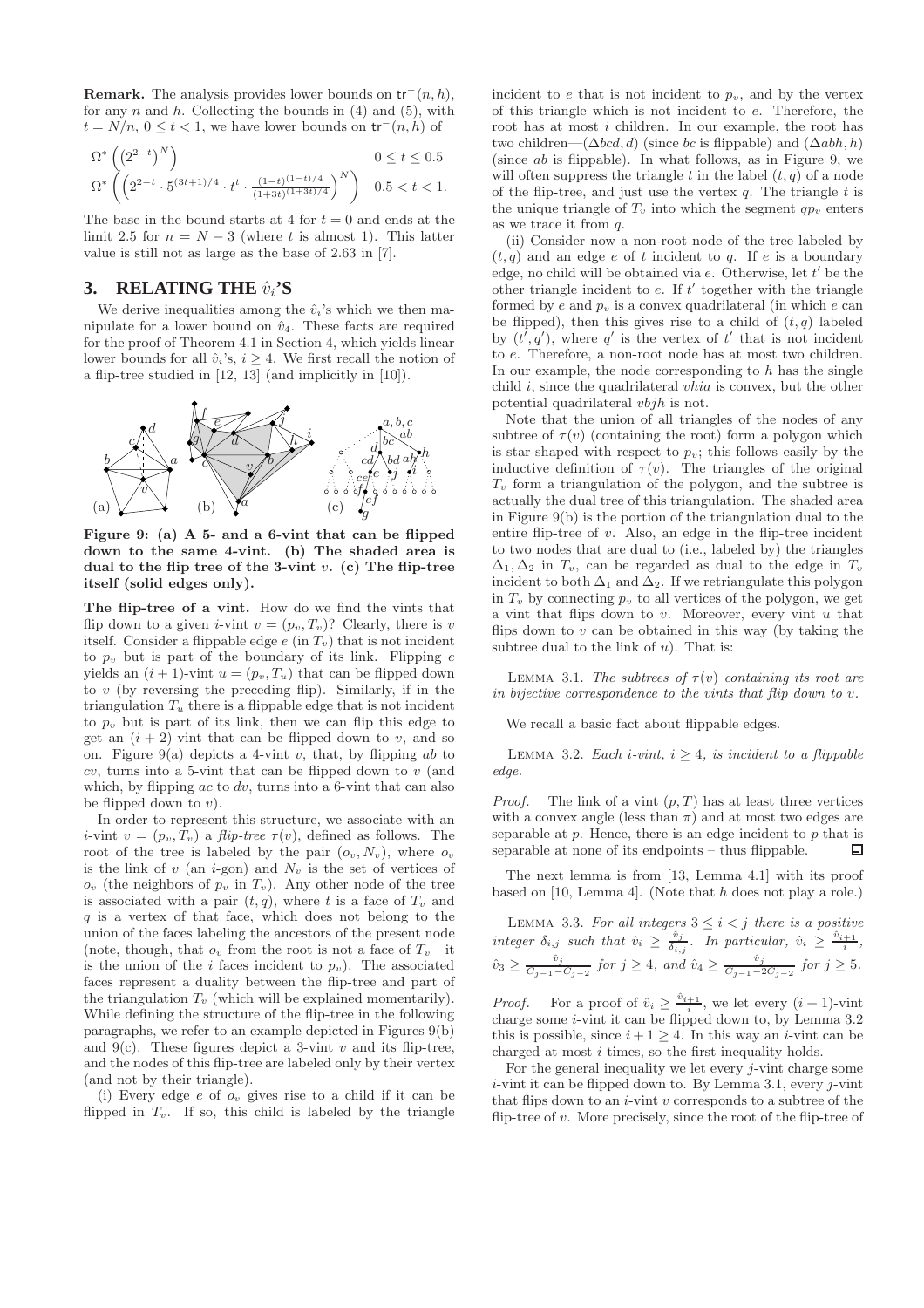$v$  corresponds to an  $i$ -gon in the triangulation of  $v$ , every  $j$ vint corresponds to a subtree with  $j-i+1$  nodes. Therefore, an *i*-vint can be charged at most  $t_{i,j-i+1}$  times, where  $t_{i,k}$ denotes the number of (ordered) binary trees with  $k$  nodes and with an exceptional root of degree  $i$ ; that is, the root has i potential children pointers, but not all of them need to be used (just like binary nodes distinguish between a left and a right child, the root discriminates its children via an index in  $\{1, 2, ..., i\}$ . For example,  $t_{i,1} = 1$  and  $t_{i,2} = i$ . Hence, as in the case of  $j = i + 1$ , we can take  $\delta_{i,j} = t_{i,j-i+1}$ . The number of ordered binary trees is known to be  $t_{2,k} = C_k$ (see Subsection 1.1), which also implies that  $t_{1,k} = C_{k-1}$ . Furthermore, a recurrence of  $t_{i,k} = t_{i-1,k+1} - t_{i-2,k+1}$  can be derived, cf. [10]. This allows us to choose

$$
\begin{array}{rcl}\n\delta_{3,j} & \leq & t_{3,j-2} = t_{2,j-1} - t_{1,j-1} = C_{j-1} - C_{j-2}, \text{ and} \\
\delta_{4,j} & \leq & t_{4,j-3} = t_{3,j-2} - t_{2,j-2} = C_{j-1} - 2C_{j-2}.\n\end{array}
$$

We will now improve the bound for  $\delta_{4,j}$ , which we will use to derive a reasonably large lower bound on  $\hat{v}_4$ .

LEMMA 3.4. 
$$
\hat{v}_4 \ge \frac{3\hat{v}_j}{C_{j-1} - C_{j-2}}
$$
 holds for all integers  $j \ge 5$ .

*Proof.* In the previous proof we made a  $j$ -vint charge a single 4-vint, a scheme now modified. For  $u$  a vint, let  $supp_4(u) := |\{v \mid v \text{ 4-vint with } u \to^* v\}|,$  called  $\{supp_4(v) : \text{4-vin } v \text{ with } v \text{ is prime, } v \text{ is prime.}\}$  $of u$ . We let every *j*-vint split a charge of 1 evenly among the 4-vints it can be flipped down to, i.e.,  $\frac{1}{supp_4(u)}$  each.

Given a 4-vint v, let w be a 3-vint such that  $v \to w$ , and let  $\tau$  be the flip-tree of w. The subtree of  $\tau$  which corresponds to  $v$  consists of a single level-1 edge  $e$  (i.e., an edge emanating from the root). Therefore, there is a bijective correspondence between the vints that flip down to  $v$  and subtrees of  $\tau$  that contain e. Counting the number of such subtrees of size  $j - 2$  (i.e., the number of j-vints that flip down to v) implies our previous result of  $t_{3,j-2}-t_{2,j-2} = C_{j-1}-2C_{j-2}$ .

 $\tau$  might have two additional level-1 edges  $e_2$  and  $e_3$ . Let  $v_2$  ( $v_3$ ) denote the 4-vint corresponding to the subtree of  $\tau$  which consists of edge  $e_2$  ( $e_3$ , resp.) only. A subtree containing  $e_2$  can flip down to  $v_2$ , a subtree containing  $e_3$  can flip down to  $v_3$ . Hence, a vint with a subtree that contains two level-1 edges has a 4-support of at least 2, and a vint with a subtree that contains all three level-1 edges has a support of at least 3. For example, out of the four possible 5-vints that can flip down to a certain 4-vint, if they all exist, two contain two level-1 edges, and thus have a support of at least 2. Figure 10(a) depicts a subtree of a 5-vint that might have a support of 1, and Figure 10(b) depicts a subtree of a 5-vint that has a support of at least 2.



Figure 10: (a) One of two subtrees that correspond to a 5-vint with a support of at least 1. (b) One of two subtrees of a 5-vint with a support of at least 2.

Therefore, the number of  $j$ -vints that flip down to  $v$  and have a support of 1, is at most  $t_{1,j-2}$ . The number of j-vints that flip down to  $v$  with a subtree having exactly two level-1 edges, is at most  $2(t_{2,j-2} - 2t_{1,j-2})$  (choose one of  $e_2, e_3$ ) and count subtrees containing both  $e$  and the chosen edge but not the third). The number of j-vints that flip down to  $v$  with their corresponding subtrees having three level-1

edges, is at most  $t_{3,j-2}-3t_{2,j-2}+3t_{1,j-2}$  (inclusion-exclusion principle). Therefore, v receives a charge of at most

$$
t_{1,j-2} + \frac{1}{2}2(t_{2,j-2} - 2t_{1,j-2}) + \frac{1}{3}(t_{3,j-2} - 3t_{2,j-2} + 3t_{1,j-2})
$$
  
which equals  $\frac{1}{3}t_{3,j-2} = \frac{1}{3}(C_{j-1} - C_{j-2}).$ 

LEMMA 3.5. If  $|S^o| \geq 3$ , we have  $\sum_i i\hat{v}_i \leq 6n + h - 9$ .

*Proof.* The number of edges in a triangulation of  $S$  is  $3n+2h-3$ , therefore  $\sum_i iv_i = 2(3n+2h-3)-D$ , where D is the sum of the degrees of the hull vertices. One can show  $D \geq 3h + 3$  – details omitted –, provided there are at least 3 interior points. This yields the bound for the  $v_i$ 's which carries over to the  $\hat{v}_i$ 's via linearity of expectation. 口

LEMMA 3.6. For  $n \ge 3$ , we have  $\hat{v}_4 \ge \frac{1}{340} (n + 15 - \frac{8h}{3})$ . In particular, when S has a triangular convex hull,  $\hat{v}_4 > \frac{\hat{n}'}{340}$ .

*Proof.*  $\sum_i (9 - i)\hat{v}_i \ge 9n - (6n + h - 9) = 3n - h + 9$  (by Lemma 3.5),  $\hat{v}_3 \le \frac{2n+h/2}{5}$  (Lemma 2.3), and by Lemma 3.4

$$
\hat{v}_5 \le \frac{C_4 - C_3}{3} \hat{v}_4 = 3\hat{v}_4 \qquad \qquad \hat{v}_7 \le \frac{C_6 - C_5}{3} \hat{v}_4 = 30\hat{v}_4
$$
\n
$$
\hat{v}_6 \le \frac{C_5 - C_4}{3} \hat{v}_4 = \frac{28}{3} \hat{v}_4 \qquad \qquad \hat{v}_8 \le \frac{C_7 - C_6}{3} \hat{v}_4 = 99\hat{v}_4. \tag{6}
$$

Hence,

$$
3n + 9 - h \leq 6\hat{v}_3 + 5\hat{v}_4 + 4\hat{v}_5 + 3\hat{v}_6 + 2\hat{v}_7 + \hat{v}_8
$$
  
\n
$$
\leq \frac{6(2n + h/2)}{5} + \hat{v}_4 (5 + 4 \cdot 3 + 3 \cdot \frac{28}{3} + 2 \cdot 30 + 99)
$$
  
\n
$$
= \frac{12n + 3h}{5} + 204\hat{v}_4 ,
$$

回 implying that  $\hat{v}_4 \ge \frac{1}{340} (n + 15 - \frac{8h}{3})$ , as asserted.

Here is an alternative lower bound whose dependence on  $h$ is better, while the dependence on  $n$  is worse.

LEMMA 3.7. For  $n \geq 4$ , we have  $\hat{v}_4 \geq \frac{1}{1360} (n + 18 - 2h)$ .

*Proof.* Lemma 3.5, again, delivers  $\sum_i (10-i)\hat{v}_i \geq 4n-h+9$ . From Lemma 2.2, we employ  $\hat{v}_3 \leq \frac{\overline{n}}{2}$  and from Lemma 3.4, we use (6) and  $\hat{v}_9 \leq \frac{C_8 - C_7}{3} \hat{v}_4 = \frac{1001}{3} \hat{v}_4$ . Hence, we get

$$
4n - h + 9 \le 7\hat{v}_3 + 6\hat{v}_4 + 5\hat{v}_5 + 4\hat{v}_6 + 3\hat{v}_7 + 2\hat{v}_8 + \hat{v}_9
$$
  
\n
$$
\le \frac{7n}{2} + \hat{v}_4 \cdot \left(6 + 5\cdot3 + 4\cdot\frac{28}{3} + 3\cdot30 + 2\cdot99 + \frac{1001}{3}\right)
$$
  
\n
$$
= \frac{7n}{2} + 680\hat{v}_4 .
$$

# **4. LOWER BOUNDS FOR ALL**  $\hat{v}_i$ **'S**

In this section, we establish lower bounds for each of the quantities  $\hat{v}_i$ . The bound  $\hat{v}_3 > \frac{n}{30}$  was proved in [12] (for a triangular convex hull), and in Section 3 we derived the bound  $\hat{v}_4 \geq \frac{1}{1360} (n + 18 - 2h)$ . We now present a generalized bound which holds for each  $i \geq 4$ .

THEOREM 4.1. For each  $N > i \geq 4$ ,  $\varepsilon > 0$ , and  $3 \leq$  $h \leq (\frac{1}{2} - \varepsilon) n$ , there exists a constant  $\gamma_{i,h} = \gamma_{i,h}(\varepsilon)$ , which depends on i, h, and  $\varepsilon$ , such that, for any set S with h hull vertices and n interior vertices, we have  $\hat{v}_i \geq \gamma_{i,h} n$ .

*Proof.* The proof is by induction on  $i$ , where the base case  $i = 4$  has already been established. More precisely, Lemma 3.7 implies that, when  $h \leq (\frac{1}{2} - \varepsilon) n$ , there is a constant  $c_{\varepsilon} > 0$  such that  $\hat{v}_4 \geq c_{\varepsilon} n$ , and we use this inequality as our induction basis, with  $\gamma_{4,h} = c_{\varepsilon}$ .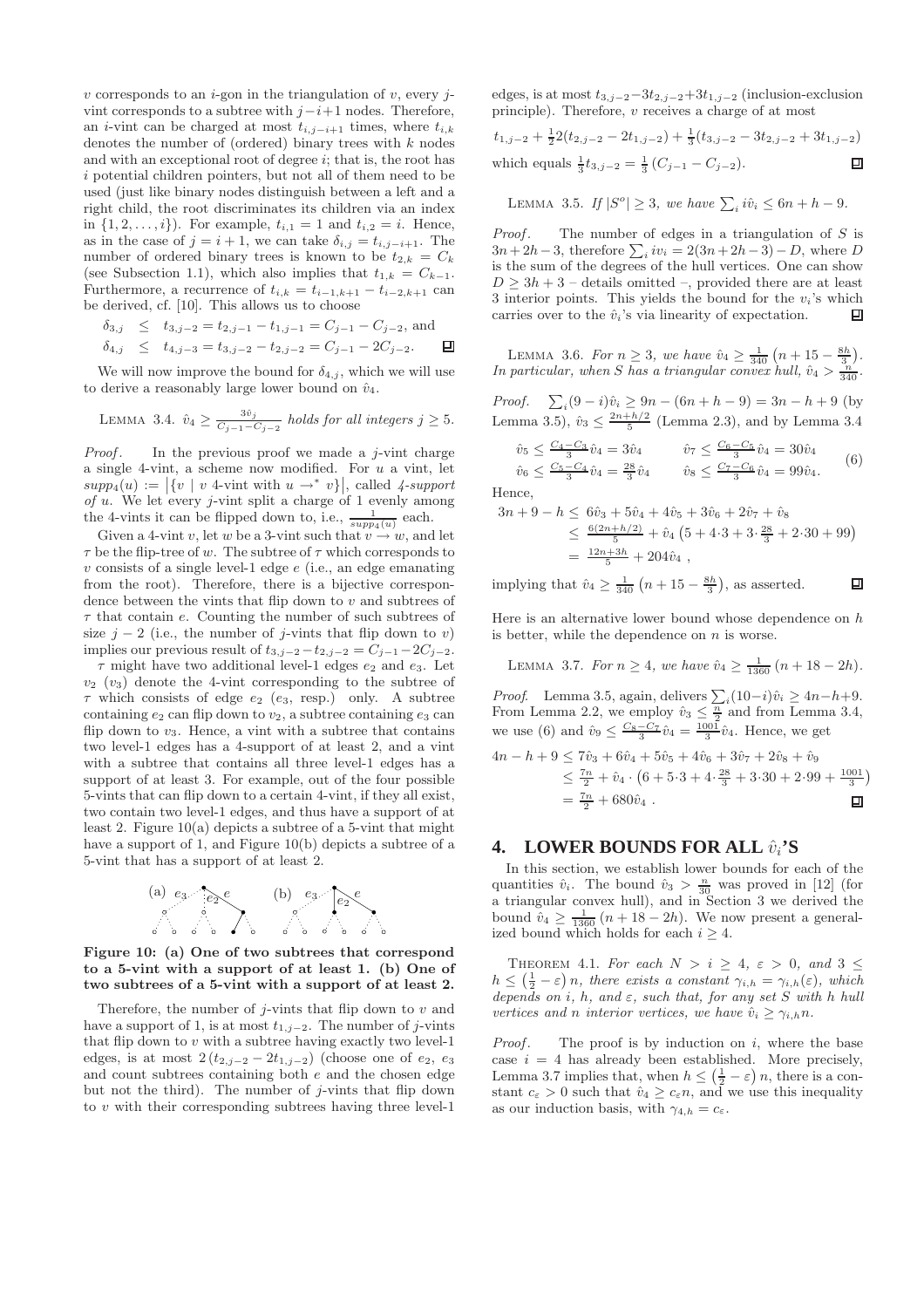

Figure 13: (a) The grey vertex is a vertex of the link that is contained in  $\Delta psq$ . (b) No edge of the link is incident to a triangle with a third vertex not contained in o. (c) There is a path from the link of p to the triangle containing  $q$ . (d) The link is split into two corridors.

For the general induction step, we assume  $\hat{v}_{i-1} \geq \gamma_{i-1,h} n$ and proceed to establish a similar inequality on  $\hat{v}_i$ . This will be done by charging each  $(i - 1)$ -vint v to various vints of degree at least i. This will yield an inequality involving the quantities  $\hat{v}_k$ , for  $k \geq i-1$ , which we will then combine with the inequalities of Lemma 3.3, to replace all  $\hat{v}_k$ , for  $k > i$ , by  $\hat{v}_i$ , and thereby obtain the desired lower bound on  $\hat{v}_i$ .

Let  $v = (p, T)$  be a fixed  $(i - 1)$ -vint, and let o denote its link. The charging that  $v$  makes depends on the structure of  $o$  and of the triangles of  $T$  in its vicinity. The charging is performed depending on the following cases:



Figure 11: (a) A link with a flippable edge. (b) The lightly shaded portion is the link, and the union of the shaded portions is the extended link. (c) The edge  $pq$  crosses only edges of the extended link. (d) Two vertices "hiding" from  $p$ .

(a) o has a flippable bounding edge e, as depicted in Figure 11(a). In this case we flip e to turn v into an  $i$ -vint, and charge that i-vint. Clearly, any i-vint can be charged in this way at most *i* times.

(b) No edge of o is flippable, and all the vertices of o that are interior to the hull have degree at most  $i - 1$ . We argue that the following property holds in such a case.

LEMMA 4.2. In case  $(b)$ , we can connect p to some point  $r \in S$  outside o, such that pr crosses at most  $(i-2)(i-4)+1$ edges of T.

*Proof.* Recall  $N > i$ , so there is at least one point not connected to p. First, assume that there exists an edge e of the link, such that e is incident to a triangle with a third vertex that is not a vertex of o (see below for an illustration



Figure 12: Case (b).

and analysis of the complementary situation). Let  $s$  and  $t$ be the endpoints of  $e$ , and let  $q$  be the third vertex of the triangle. Without loss of generality, assume that the edge sq is shorter than the edge  $tq$  (i.e., that q is "hiding" from  $p$  behind  $s$ ). Such a case is depicted in Figure 12 (for now, ignore the non-solid lines and the shading).

We consider the triangle  $\Delta psq$ , and notice that it may contain additional vertices of o, as well as other points of S. Such a case is depicted in Figure 13(a), where the grey

vertex is a vertex of o that is contained in  $\Delta psq$ . Let  $S_{\Delta psq}$ be the set of points of S contained in  $\Delta psq$ , but not in o (including q, but not p). Let r be the vertex in  $S_{\Delta psq}$  that minimizes the angle ∠spr (r is well defined, because  $S_{\Delta psq}$  is nonempty—it contains q). Let  $\ell$  denote the line containing the edge pr, and let u denote the point where  $\ell$  crosses sq (by definition,  $\ell$  must indeed cross sq; the crossing could be at q if  $r = q$ ). Our choice of r implies that the interior of the triangle  $\Delta spu$  does not contain any point of  $S_{\Delta psq}$ , so the only points of  $S$  it can contain are vertices of  $o$ . We again refer the reader to Figure 12, where  $\Delta psq$  is shaded.

We now show that pr can cross at most  $(i-2)(i-4)+1$ edges of  $T$ . For an edge of  $T$  to cross  $pr$ , exactly one of its vertices must lie in the triangle  $\Delta spu$  (this is only a necessary condition). However, we have just argued that this triangle can only contain vertices of o. Since t lies outside  $\Delta spu$ , there are at most  $i - 2$  vertices in this triangle (including s). Each of these vertices is of degree at most  $i - 1$ , one of its incident edges is connected to  $p$ , and two other edges are part of the boundary of o. Therefore, excluding the single crossing between pr and o, each of the  $i - 2$  vertices can participate in at most  $i - 4$  edges that cross pr.

Next, assume that there is no edge e with an incident triangle on the other side which has a vertex not in  $o$  (such a case is depicted in Figure  $13(b)$ ). Every edge of  $o$  interior to the hull must be incident to a triangle that has an external chord as an edge.

We walk through  $T$ , starting at some edge  $e$  of  $o$  and walking away from  $o$ , crossing from each visited triangle to an adjacent one through a common external chord, until we get to a triangle incident to an external chord  $e'$  and to a vertex  $q$  which is not contained in  $q$ . It is easily seen that the rules for the walk are well-defined: we can either find an external chord to cross into the next triangle, or get stuck with a terminal triangle as above. Moreover, since  $N > i$ , the walk will always end in such a terminal triangle. Such a walk is depicted in Figure 13(c), where the link is shaded, and there is a path that leads to  $q$ . Now, denoting the endpoints of  $e'$  as s and t, we can apply the same analysis as above. That is, assume first that  $q$  hides behind  $s$ , as above, and denote by r the vertex in  $S_{\Delta psq}$  that minimizes the angle  $\angle spr$ . In this case one can argue, as above, that pr can cross at most  $(i - 2)(i - 4) + 1$  edges. However, here (unlike in the preceding analysis) it is also possible for  $q$  not to hide at all, that is,  $pq$  can cross  $e'$ . In this case, we can choose  $q$  as the point  $r$ , and notice that  $pq$  can only cross external chords and a single edge of o, which implies that there are at most  $(i-3)+1=i-2$  crossings  $( $(i-2)(i-4)+1$  for$  $i > 5$ ). 口

We now explain how to deal with an  $(i-1)$ -vint v that falls under case  $(b)$  of the present analysis. We charge  $v$  to a vint  $v' = (p, T')$  obtained as follows. Let r be the point provided in Lemma 4.2. Delete from T all the  $\mu \leq i^2 - 6i + 9$  edges that cross  $pr$ , and add  $pr$  to the new graph. This leaves two links, referred to as "corridors", with pr as a common edge. We triangulate each of the corridors in an arbitrary manner, leaving the rest of  $T$  untouched, to obtain a triangulation T', and then charge v to  $v' = (p, T')$ . In Figure 13(d), the shaded areas are the two untriangulated corridors obtained from the vint depicted in Figure 13(a).

Note that the degree of  $v^{\dagger}$  is at least i (because we have added  $pr$  as an edge). It can be larger than  $i$ , if the triangulations of the corridors use additional edges incident to p.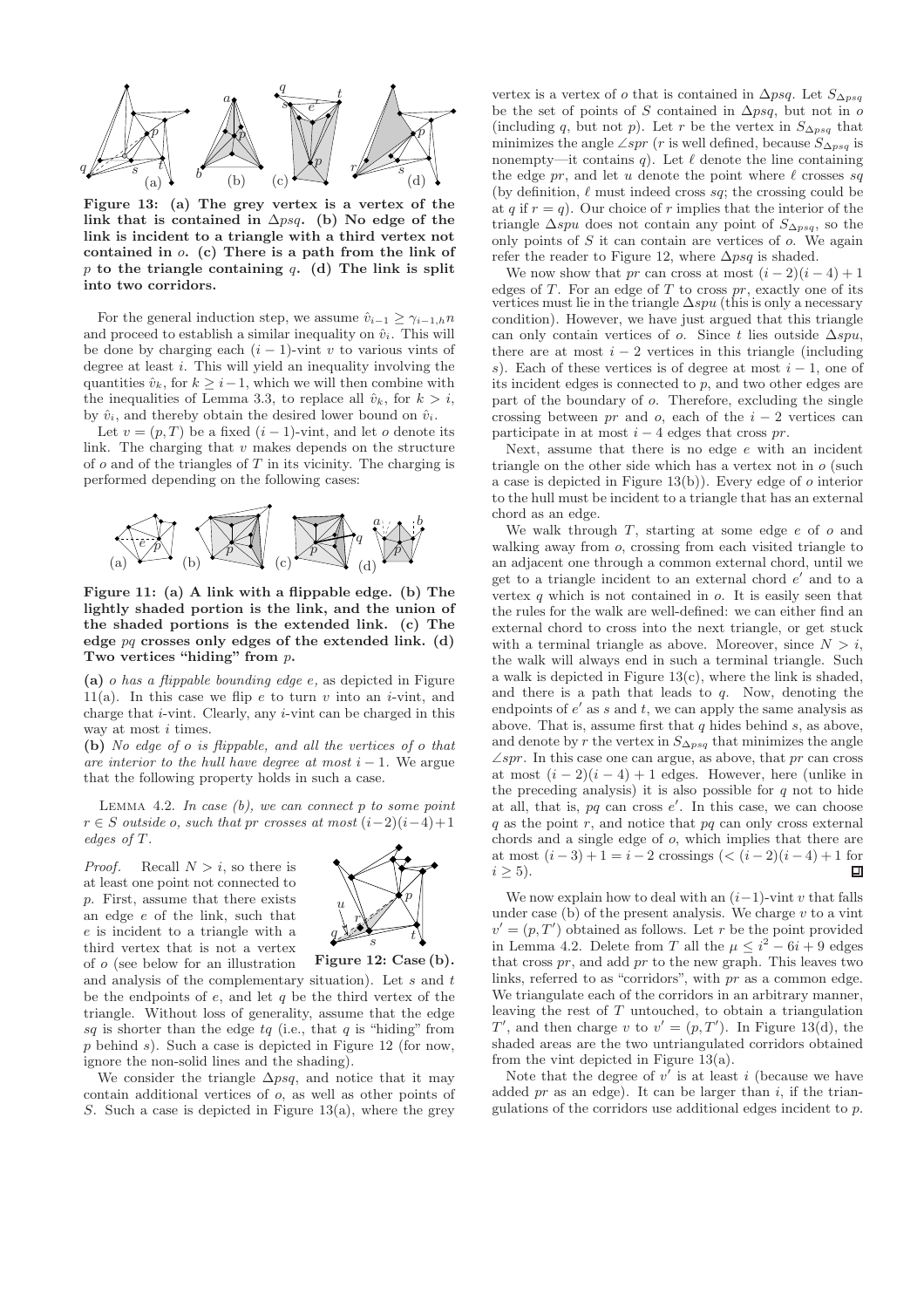

Figure 14: (a) Two vertices cannot hide behind the same vertex of  $o'$ . (b) All the vertices of  $S'$  hide in a clockwise manner. (c) The shaded area is a dominating sequence of size 4. (d) There is a dominating sequence of u from pu clockwise to uw.

Since we have removed  $\mu$  edges from  $T$ , and then inserted the edge pr, the re-triangulation of the corridors requires  $\mu - 1$ additional edges. The maximal degree of  $v'$  is obtained when all of these additional edges are incident to p. Hence, the degree of p is at most  $i+(\mu-1) \leq i+(i^2-6i+9-1) = i^2-5i+8$ .

We next show that the number of  $(i - 1)$ -vints, that fall under case (b) and charge the fixed vint  $v'$ , is at most some (large) quantity  $M_i$  that depends only on i. By the preceding discussion, we can assume that the degree  $d$  of  $v'$  is at most  $i^2 - 5i + 8$ . Given v', we can reconstruct v as follows. We first choose the vertex  $r$  from the  $d$  neighbors of  $p$  in  $T'$ . Next, we choose the two corridors bounded by pr. To do so, we recall that, together, these corridors consisted of at most  $i^2 - 6i + 10$  triangles (in the original triangulation T), so  $T'$  uses the same number of triangles to fill them up. Thus, starting from the two triangles of  $T'$  that are adjacent to pr, we append to them up to  $i^2 - 6i + 8$  additional triangles, in a breadth-first manner. Specifically, we maintain a queue of triangles to be appended to the corridors. When appending a triangle, we have already used one of its edges to reach it from its predecessor (the same holds for the two initial triangles, which cannot reach other triangles through their common edge  $pr$ ). We therefore have up to two other edges that we can cross to reach other triangles. Hence, when appending a triangle, we have up to four choices: append its two neighboring triangles, append only the first of them, append only the second, or not append any of them. (Some of these neighbor triangles may have already been appended; this only limits our choices.) We continue this process until we collect the desired number of triangles. Hence, a crude upper bound for the number of such choices is  $4^{i^2-6i+10}$ .

Finally, having guessed these triangles, we remove from T ′ all the inner edges of their union (i.e., edges adjacent to two of these triangles), and re-triangulate the resulting link in an arbitrary manner (using only edges that cross pr). Notice that the number of ways to triangulate this polygon is maximized when it is convex (since every triangulation of a non-convex polygon is combinatorially equivalent to a triangulation of a convex polygon with the same number of edges). The polygon has at most  $i^2 - 6i + 12$  vertices, and thus it has  $M'_i = O^* \left( 4^{i^2 - 6i + 10} \right)$  triangulations.

In conclusion, the number of  $(i - 1)$ -vints, that fall under case (b) and charge the fixed vint  $v'$ , is at most

$$
M_i = (i^2 - 5i + 8) \cdot 4^{i^2 - 6i + 10} \cdot M'_i.
$$

In the remaining cases, we assume that no edge of  $\sigma$  is flippable and that  $\rho$  contains a vint  $u$  of degree at least  $i$ . Define the *extended link*  $o'$  of  $o$  by iteratively repeating the following process — find in T a triangle  $\Delta$  incident to two (consecutive) edges of the current link  $o^*$  and lying in the

exterior of  $o^*$ , and append  $\Delta$  to  $o^*$ . When we can no longer find such a triangle, we have obtained the extended link  $o' = o^*$ ; see Figure 11(b). Note that all the edges of the triangles  $\Delta$  encountered in this process are either edges of  $o$ or extended chords of o.

(c) There exists a vertex q which is not a vertex of o, and the line segment pq crosses only edges contained in o'. Such a case is depicted in Figure 11(c). Notice that  $pq$  crosses a single edge of o, and possibly some external chords. Therefore, pq cannot cross more than  $(i-4)+1=i-3$  edges of T. Similarly to case (b), we can remove the edges that cross pq, insert pq, retriangulate the two resulting "corridors", and charge the resulting j-vint of p (where  $j \ge \tilde{i}$ ). As in the previous case, such a j-vint cannot get charged more than  $L_i$ times in this manner, for some  $L_i$  depending only on i. (d) For every  $q \in S$ , either q is a vertex of o or the line segment pq crosses at least one edge not contained in o'. By definition, every triangle of  $T$  not contained in  $o'$  is incident to at most one edge of  $o'$ . Let  $S'$  be the set of third vertices (not contained in  $o$ ) of triangles incident to edges of  $o'$ .

For each  $s \in S'$ , its corresponding vint in T must "hide" from  $p$ , either in a *clockwise* manner (such as  $a$  in Figure  $11(d)$ , or in a *counterclockwise* manner (such as b in Figure  $11(d)$ ). Notice that two such vints cannot hide behind the same vertex of o, one in a clockwise manner and the other in a counterclockwise manner, since this would imply that their corresponding triangles overlap (see Figure  $14(a)$ ). Therefore, either all of the vertices of  $S'$  hide in a clockwise manner, or they all hide in a counterclockwise manner; see Figure 14(b). This also implies that  $o'$  cannot contain an edge of the convex hull.

Consider a *j*-vint w. Its link  $o_w$  consists of *j* triangles, all incident to  $w$ , such that the sum of the angles at  $w$  over all  $j$ triangles is  $2\pi$ . We say that a set D of consecutive triangles is a dominating sequence if the sum of the angles in those triangles is larger than  $\pi$ . Figure 14(c) depicts an 11-vint, and the four shaded triangles form a dominating sequence. Note that a separable edge defines a dominating sequence of size 2 (see Figure 1).

LEMMA 4.3. For every  $i \in \mathbb{N}$ , every vint has fewer than  $3i<sup>2</sup>$  dominating sequences of size at most i.

*Proof.* Consider a *j*-vint  $w$  with at least one dominating sequence  $D$  of size at most  $i$ . A subset of the complementary set  $D'$  cannot be dominating. Thus every dominating sequence of  $w$  must include at least one triangle of  $D$ . There are less than  $i^2$  contiguous subsequences of D. For sequences of size at most  $i$  not completely contained in  $D$ , we note that there are at most  $2i$  such sequences with one element from  $D$ , at most  $2i$  such sequences with two elements from  $D$ ,  $\ldots$ , for a total of at most  $2i^2$  sequences. 口

Recall that we assume that there exists a vint  $u = (p_u, T)$ in  $o$  of degree at least  $i$ . From the above, there is another vint  $w = (p_w, T)$  hiding from v behind u (Figure 14(d)). Note that, because of the 'hiding', there is a dominating sequence of v starting from uv and going clockwise up to uw. The edges between the triangles of this sequence are external chords and a single edge of o. Thus the size of the set is at most  $i-2$ . In this case, we let v charge u. Since uv is on the boundary of a dominating sequence of  $u$  of size at most  $i-2$ , u is charged fewer than  $6i<sup>2</sup>$  times in this manner. Recurrence with solution. Summing up the charges in